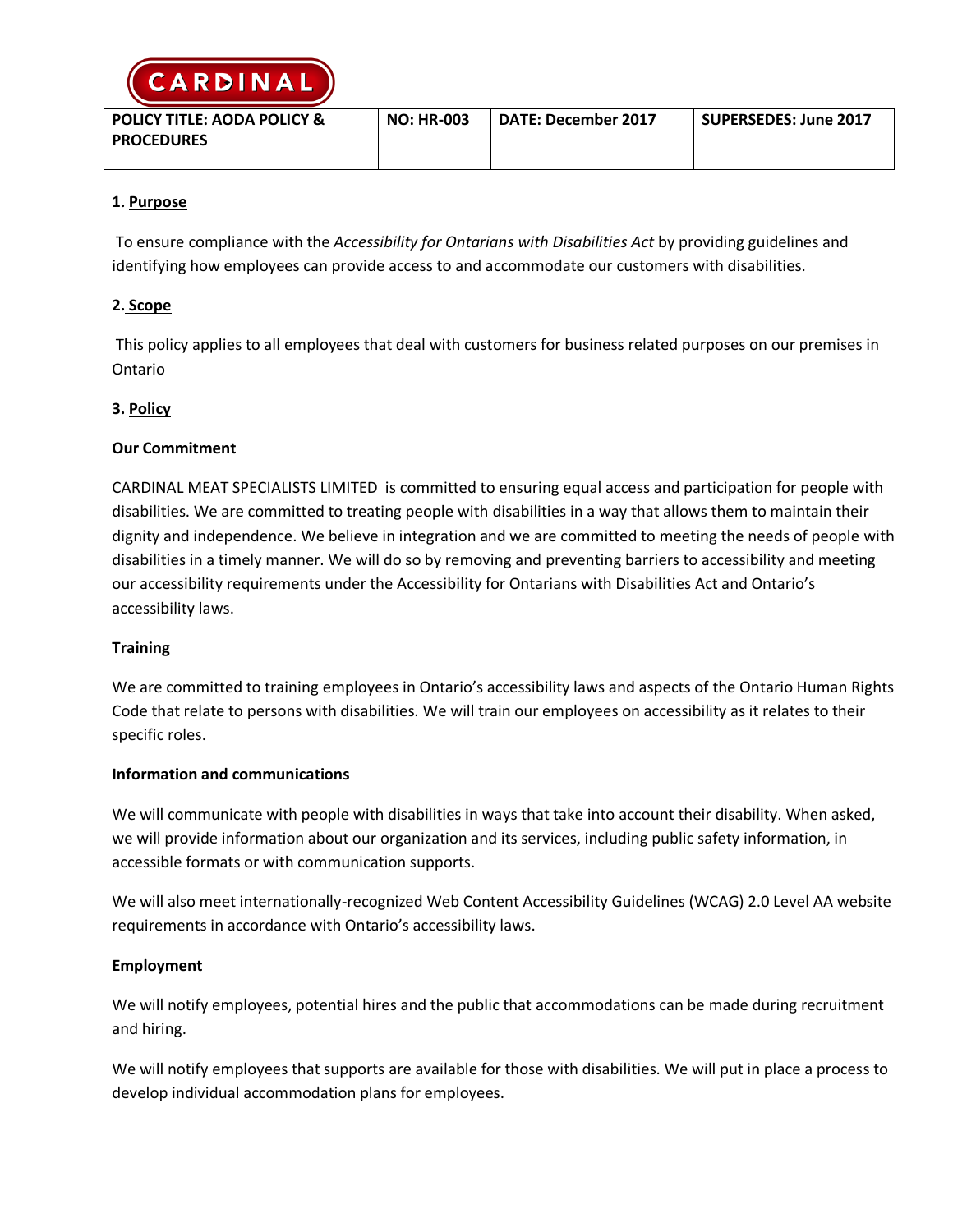

| POLICY TITLE: AODA POLICY & | <b>NO: HR-003</b> | <b>DATE: December 2017</b> | SUPERSEDES: June 2017 |
|-----------------------------|-------------------|----------------------------|-----------------------|
| <b>PROCEDURES</b>           |                   |                            |                       |
|                             |                   |                            |                       |

Where needed, we will also provide customized emergency information to help an employee with a disability during an emergency.

Our performance management, career development and redeployment processes will take into account the accessibility needs of all employees.

## **Personal Assistive Devices**

We are committed to serving people with disabilities who use personal assistive devices to obtain, use or benefit from our goods and services.

#### **Use of Service Animals**

We will provide access to a customer with a disability who is accompanied by a service animal to areas that are not in conflict with any other industry regulations that the Company must comply with.

#### **Support Persons**

We will provide access to the support person who accompanies the customer with a disability.

#### **Notice of Temporary Disruption**

CARDINAL MEATS will provide notice in the event of a planned or unexpected disruption in the facilities or services usually used by people with disabilities. This notice will include information about the reason for the disruption, its anticipated duration and a description of alternative facilities or services, if available.

#### **4. Procedures**

## **4.1 Training for Staff**

CARDINAL MEATS provides disability related accessibility training to all employees. Training includes the following:

- **The purposes of the Accessibility for Ontarians with Disabilities Act, 2005 and the requirements of the integrated standards.**
- **How to interact and communicate with people with various types of disabilities.**
- **How to interact with people with disabilities who use an assistive device or require the assistance of a service animal or a support person.**

Employees will also be trained on an ongoing basis when changes are made to these policies, practices and procedures.

Cardinal Meat Specialists Ltd. AODA Policy & Procedures December 2017 Page 2 of 3